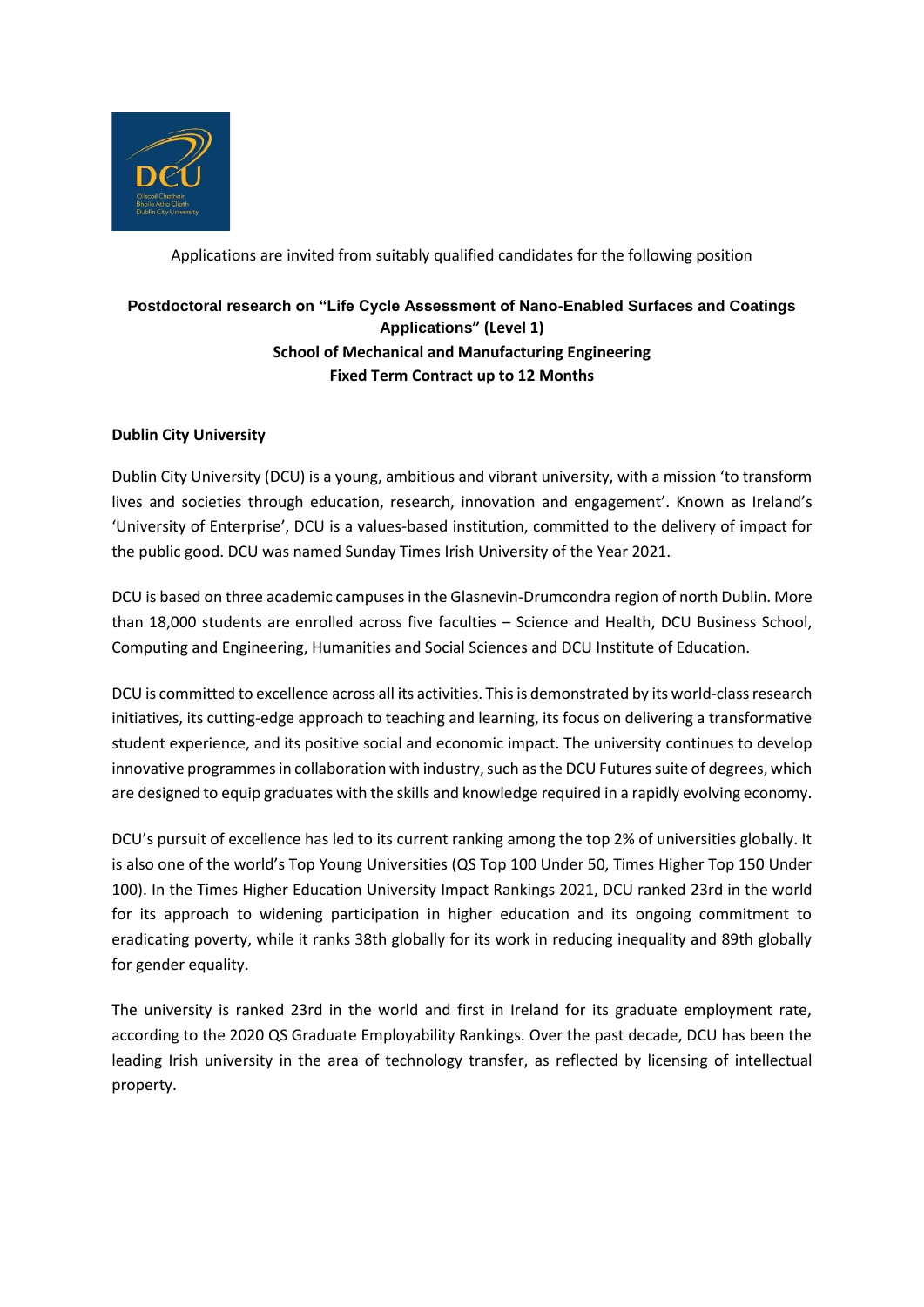## **The School of Mechanical & Manufacturing Engineering**

The DCU School of Mechanical & Manufacturing Engineering has been at the forefront of Teaching and Learning, and Research and Innovation since its establishment in 1987. The Schools strive for excellence and development which is evident through their taught and research programme options offered both at undergraduate and postgraduate levels. Our programmes are much in demand and draw some of the highest-achieving students entering third-level education both within and outside Ireland.

### **The Project**

The NewSkin project [\(newskin-oitb.eu\)](file:///C:/Users/flynnni/Downloads/newskin-oitb.eu) is a Pan-European collaboration of 35 academic and industry partners. The project aims to create an Open Innovation Test Bed (OITB) to provide the Innovation Ecosystem (IE) with the necessary technologies, resources and services to uptake efficient and costeffective innovative processes to manufacture nano-enabled industrial and consumer products as well as the necessary testing capabilities to demonstrate the features of nano-enhanced goods.

#### **The Role**

This position is for a 12-month postdoctoral researcher who will be recruited on a fixed term contract basis. The successful candidate will be responsible for the selection suitable set of case studies from the suite of NewSkin applications with the objective of translating improvements in function and mechanical properties of product coatings into measurable end-user benefits. This will be achieved by conducting life cycle assessments, and where appropriate Levelised Cost of Energy (LCoE) analysis of selected product systems.

#### **Principle Duties and Responsibilities**

Please refer to the job description for a list of duties and responsibilities associated with this role.

#### **Qualifications, Skills and Experience Required**

Applicants should have PhD in mechanical, mechatronic engineering, or equivalent.

In addition to the above, it is desirable that the candidate possess a subset of the following skills;

- Experience or training in life cycle assessment
- Familiar with GaBi software or other LCA software packages
- Excellent written and oral proficiency in English (essential)
- Excellent written and verbal communication and interpersonal skills
- Proven ability to prioritise workload and work to strict deadlines
- Ability to work independently
- Strong problem solving abilities

#### **Candidates will be assessed on the following competencies:**

**Discipline Knowledge and Research skills –** Demonstrates the ability to design and/or implement a substantial programme of research including initiating and leading new research programmes (for example by using critical judgement and an understanding of new research methodologies).